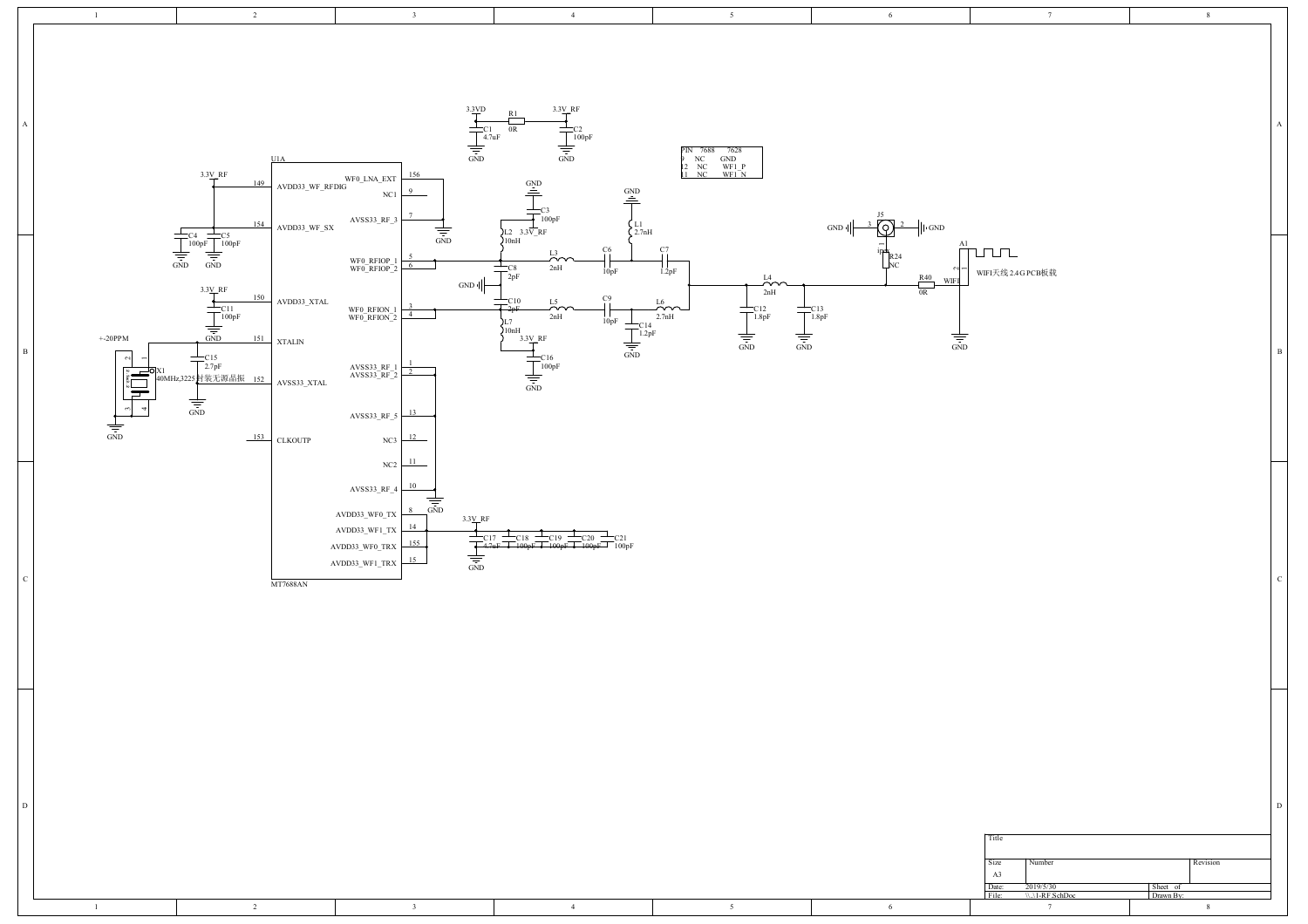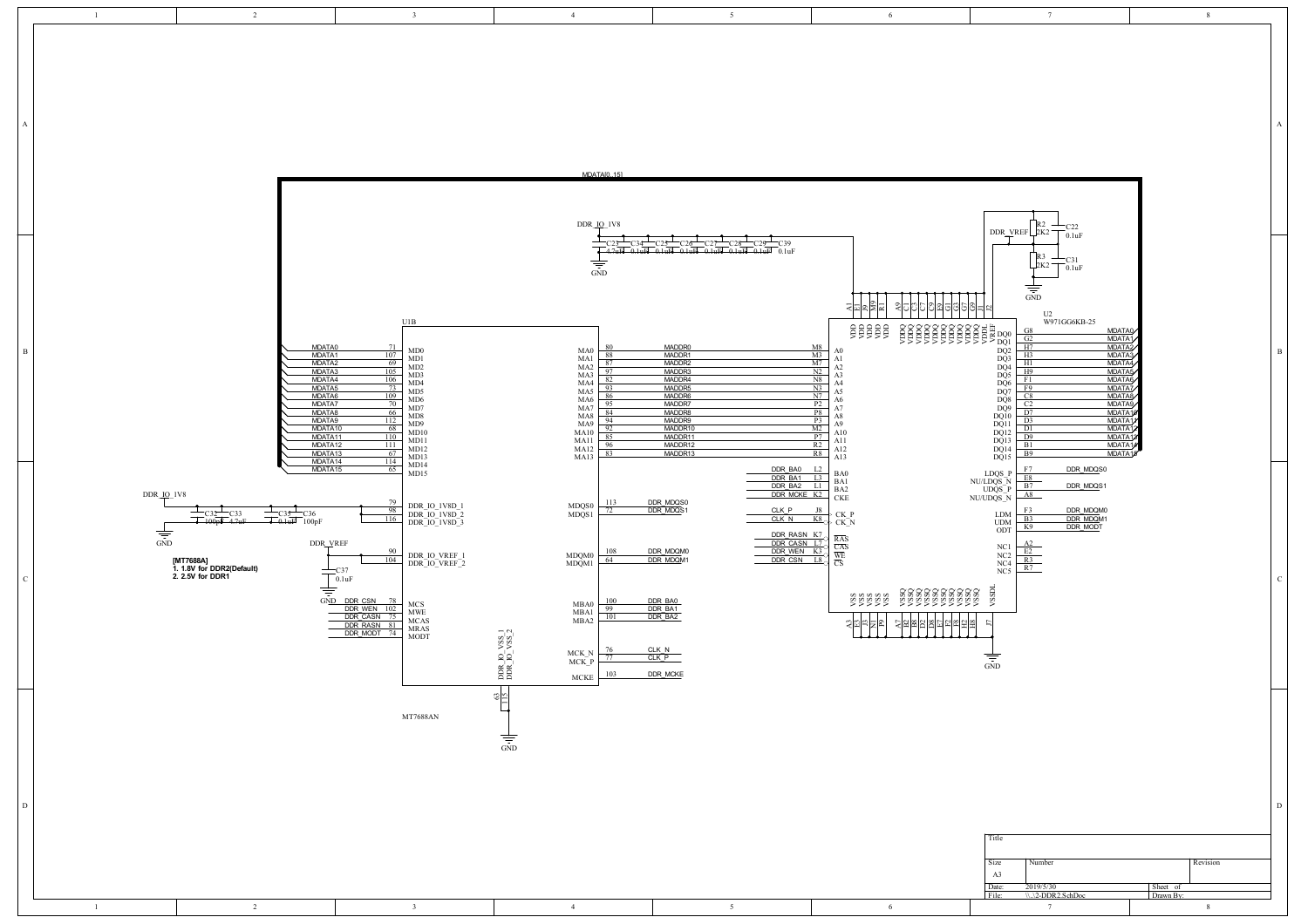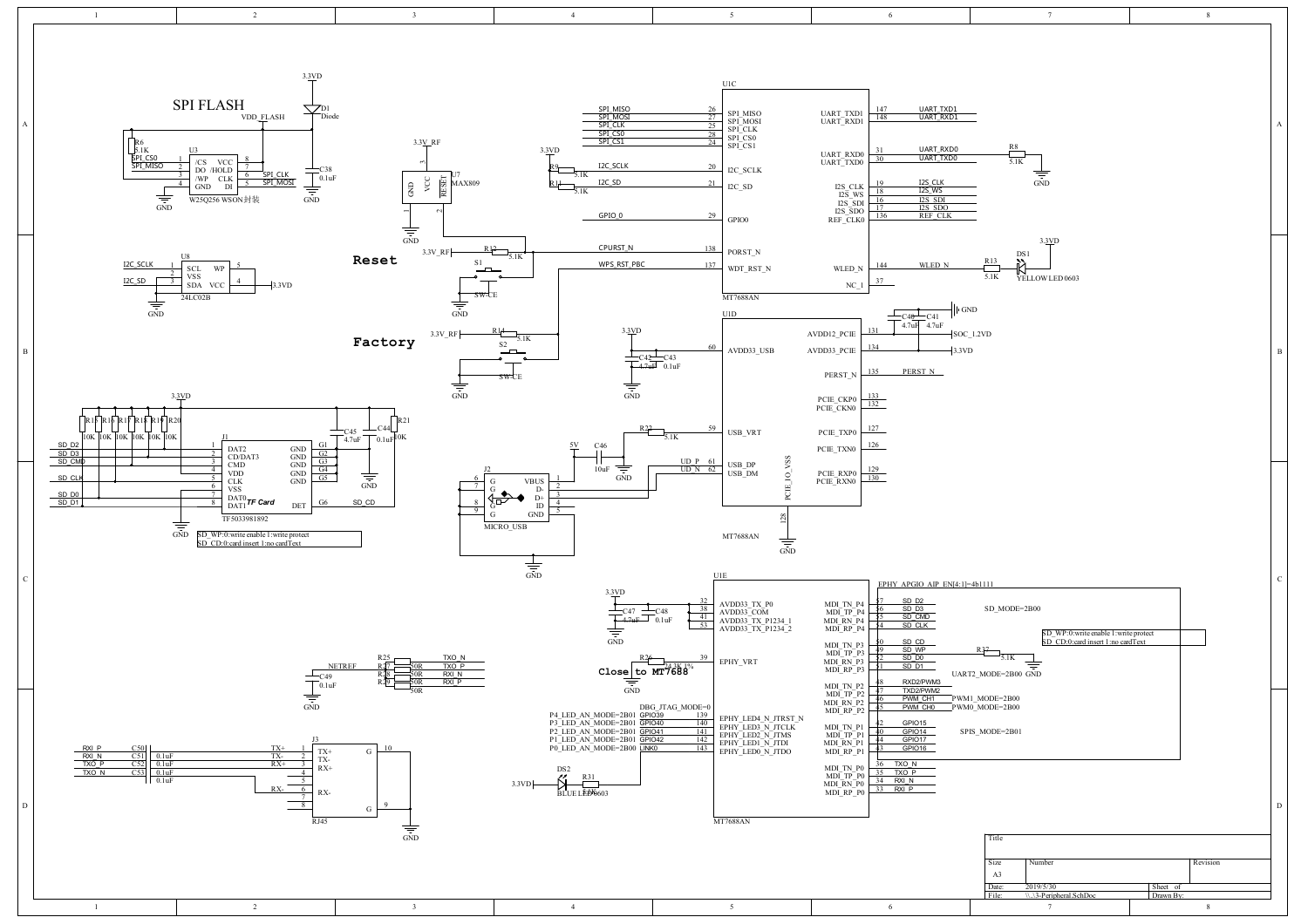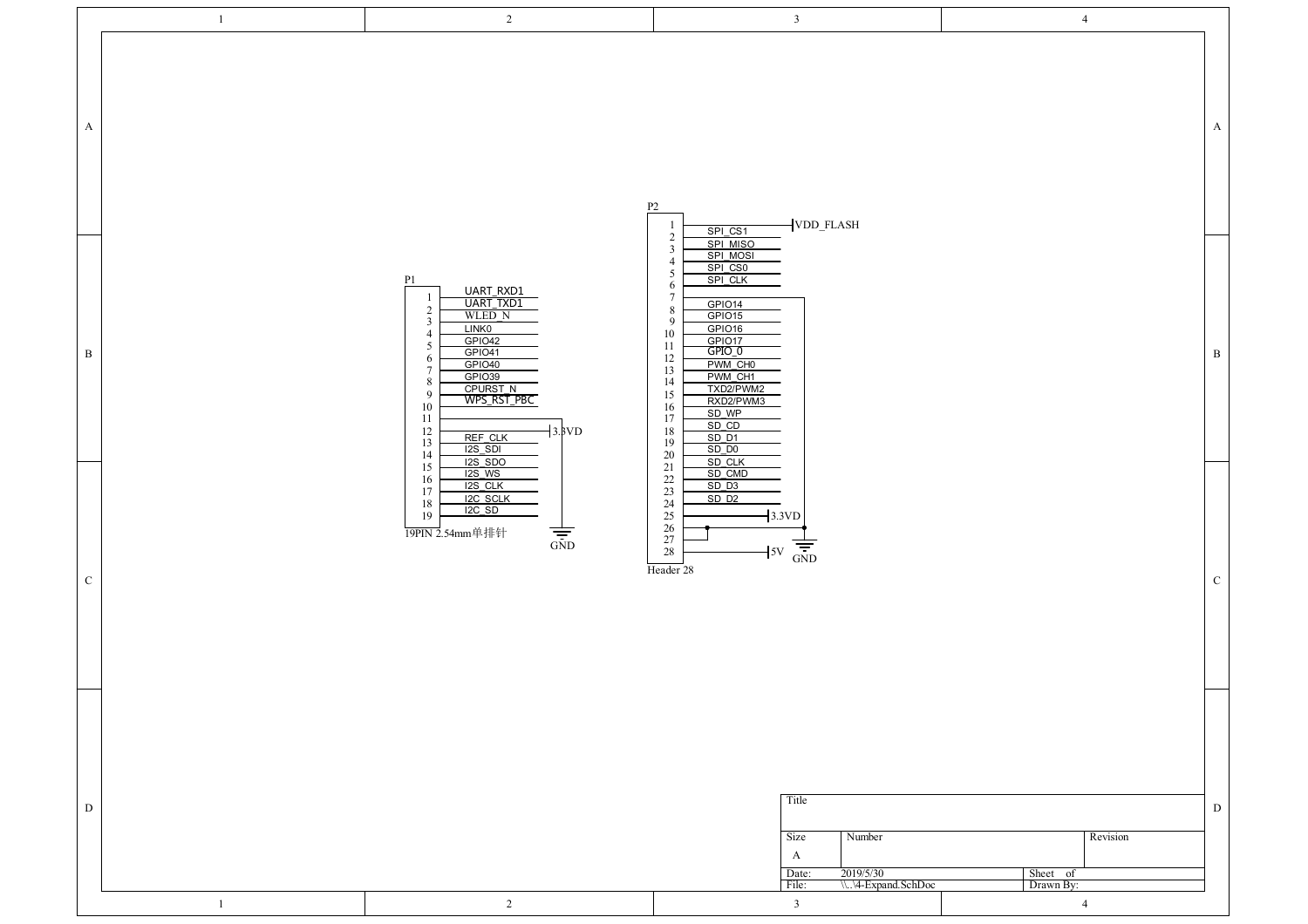|              | $\overline{1}$ | $\overline{2}$                                                                                                                                                                                                                                                                                                                                                        | $\mathbf{3}$                                                                                                                                                                                                                                                                                                                                                                                      | $\overline{4}$                                                                                                              |
|--------------|----------------|-----------------------------------------------------------------------------------------------------------------------------------------------------------------------------------------------------------------------------------------------------------------------------------------------------------------------------------------------------------------------|---------------------------------------------------------------------------------------------------------------------------------------------------------------------------------------------------------------------------------------------------------------------------------------------------------------------------------------------------------------------------------------------------|-----------------------------------------------------------------------------------------------------------------------------|
| $\mathbf{A}$ |                |                                                                                                                                                                                                                                                                                                                                                                       |                                                                                                                                                                                                                                                                                                                                                                                                   | A                                                                                                                           |
| $\, {\bf B}$ |                | U1F<br>3.3VD<br>$\frac{23}{146}$<br>SOC_IO_V33D_1<br>SOC_IO_V33D_2<br>C56<br>0.1uF<br>$\frac{1}{\sin D}$<br>$\frac{22}{58}$<br>SOC_CO_V12D_1<br>SOC_CO_V12D_2<br>SOC_CO_V12D_3<br>SOC_CO_V12D_4<br>SOC_CO_V12D_5<br>100pF close to PIN22 PIN145<br>SOC_1.2VD<br>$\frac{91}{145}$<br>C61<br>$-0.1$ ult $-0.1$ ult $-100$ p $\sqrt{100}$ 100pF<br>$\Box_{0.1\text{uF}}$ | 3.3VD<br>117<br>AVDD33_SMPS<br>118<br>L8<br>$\underset{\text{LXBK\_2}}{\text{LXBK\_1}}$<br>$\frac{119}{119}$<br>$\overline{\overline{\overline{}}\overline{\overline{}}\overline{\overline{}}\overline{\overline{}}\overline{\overline{}}\overline{\overline{}}$<br>3.3uH<br>122<br>$\,$ VOUT_FB<br>$\frac{120}{121}$<br>${\frac{{\text{AVSS33}}\text{ SMPS\_1}}{{\text{AVSS33}}\text{-MPS\_2}}}$ | C54<br>4.7uF<br>$\frac{1}{\frac{1}{\sin D}}$<br>$\, {\bf B}$<br>$\frac{\text{SOC}}{\text{C57}}_{\text{4.7uF}}^{\text{SOC}}$ |
| ${\bf C}$    |                | $\frac{1}{\sin D}$<br>157<br>$\rm EPAD$<br>$GND$ <sup><math> </math></sup><br>MT7688AN                                                                                                                                                                                                                                                                                | GND trace with 2~3 GND $\frac{\text{Diag}}{\text{GND}}$ to L2 GND plane<br>$\frac{3.3VD}{123}$<br>$\begin{array}{c} \text{AVDD33\_DDRLDO}\_1 \\ \text{AVDD33\_DDRLDO}\_2 \end{array}$<br>$\frac{124}{ }$<br>DDR_IO_1V8<br>125<br>DDRLDO<br>$\frac{1}{\frac{1}{\sqrt{5}}}$<br>[MI7688AN-IOT] 1.1.8V for DDR2 2.2.5V for DDR1 configured by SW                                                      | $T_{4.7uF}^{C62}$<br>$\mathcal{C}$                                                                                          |
| $\,$ D       | $\overline{1}$ | $\overline{2}$                                                                                                                                                                                                                                                                                                                                                        | Title<br>Size<br>Number<br>A4<br>2019/5/30<br>Date:<br>File:<br>$\overline{\mathbf{3}}$                                                                                                                                                                                                                                                                                                           | D<br>Revision<br>Sheet of<br>\\.\5-PMU.SchDoc<br>Drawn By:<br>$\overline{4}$                                                |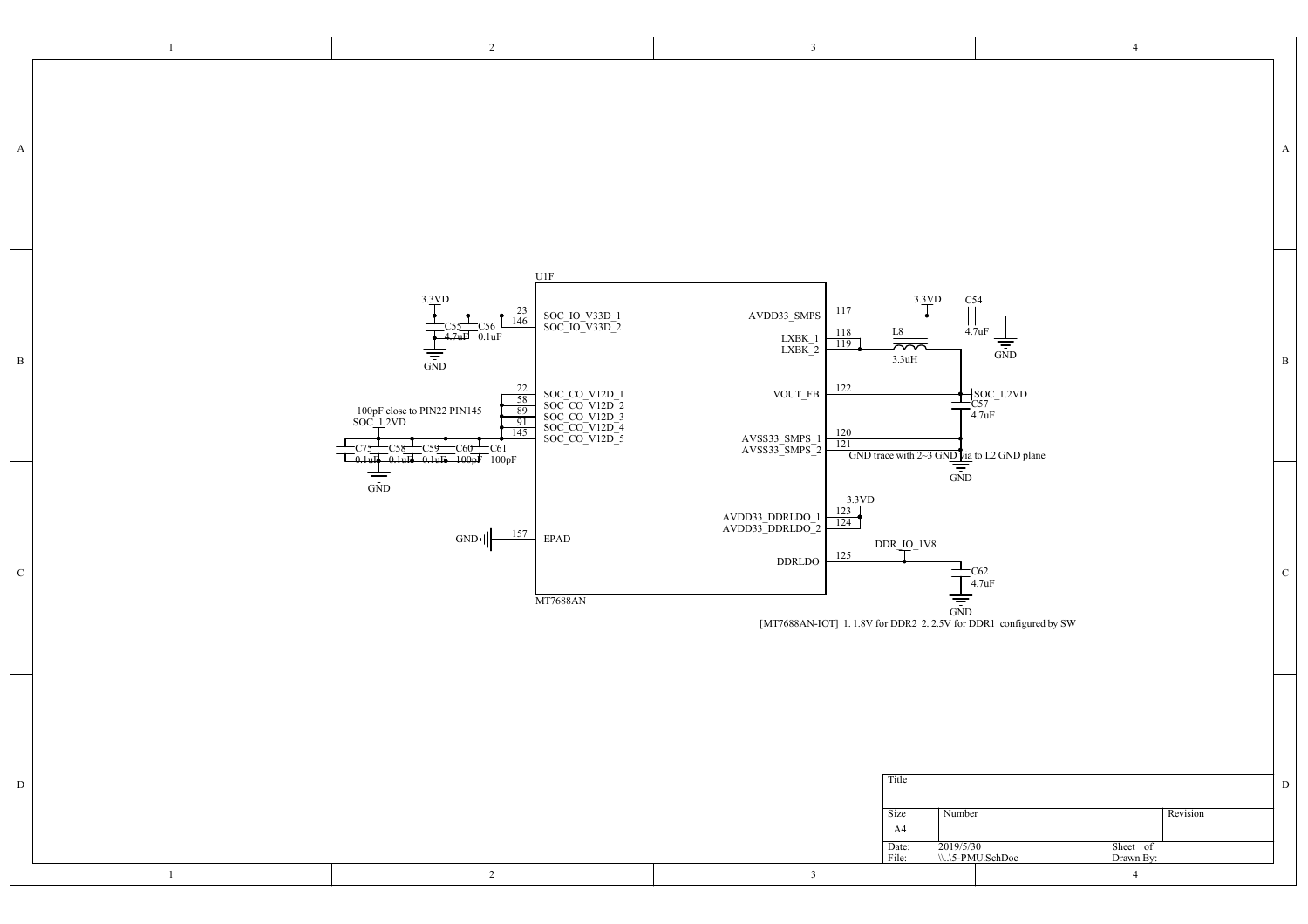A |

| <b>Bootstrapping Pins Description</b>                     |                       |                                      |                                                                                                                                                      |  |
|-----------------------------------------------------------|-----------------------|--------------------------------------|------------------------------------------------------------------------------------------------------------------------------------------------------|--|
|                                                           | <b>Pin Name</b>       | <b>Boot Strapping Signal</b><br>Name | <b>Description</b>                                                                                                                                   |  |
| <b>UART TXD1</b><br>$3.3V$ RF                             | <b>UART TXD1</b>      | DBG_JTAG_MODE                        | 0: JTAG_MODE<br>1: EPHY_LED (default)                                                                                                                |  |
| R33<br>PERST N<br>3.3VD                                   | PERST_N               | XTAL_FREQ_SEL                        | $0:25$ MHz DIP<br>1:40 MHz SMD                                                                                                                       |  |
| <u>R34</u><br><b>I2S_SDO</b><br>GND<br>SPI_MOSI<br>GND II | I2S_SDO               | DRAM TYPE                            | $1:$ DDR1<br>$0:$ DDR2<br>[note] This pin is valid for MT7628AN only. It needs to be pull-low for<br>7628KN which only supports DDR1.                |  |
| SPI_CLK<br>VDD FLASH-<br>5.1K                             | {SPI_MOSI<br>SPI_CLK, | CHIP_MODE[2:0]                       | A vector to set chip function/test/debug modes.<br>000: Boot from PLL (boot from SPI 3-Byte Addr).                                                   |  |
| 4B mode<br>R38<br>SPI_CS1                                 | SPI_CS1}              |                                      | 001: Boot from PLL (boot from SPI 4-Byte Addr)<br>010: Boot from XTAL (boot from SPI 3-Byte Addr)<br>011: Boot from XTAL (boot from SPI 4-Byte Addr) |  |
| 5.1K<br>UART_TXD0<br>GND<br>5.1K                          | PAD_TXD0              | EXT_BGCK                             | 1: Test Mode<br>0: Normal (default)                                                                                                                  |  |

|  | Title          |                                                            |          |
|--|----------------|------------------------------------------------------------|----------|
|  | Size<br>A4     | Number                                                     | Revision |
|  | Date:<br>File: | 2019/5/30<br>Sheet of<br>\\.\\6-CONFIG.SchDoc<br>Drawn By: |          |
|  |                |                                                            |          |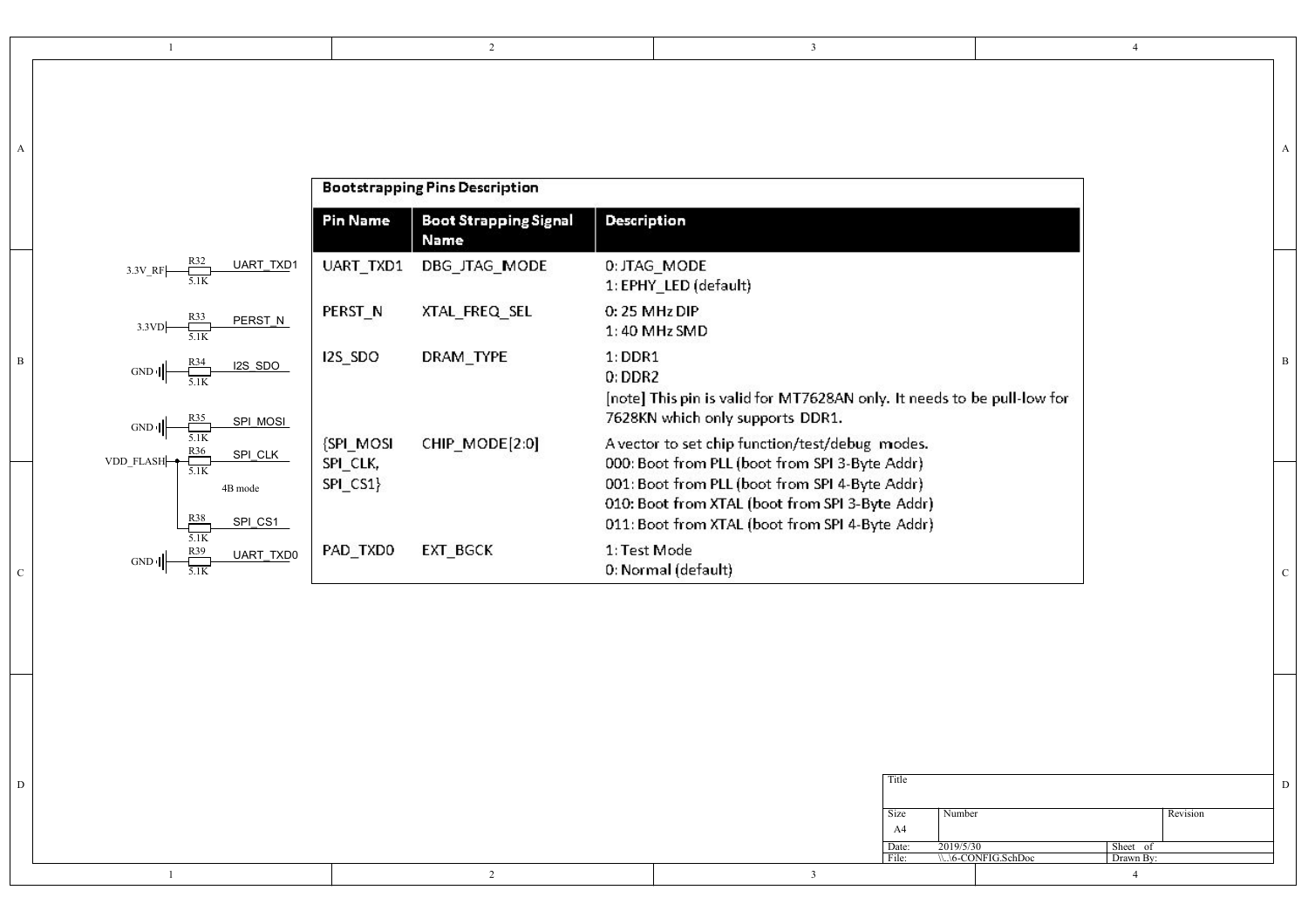| $\mathbf{1}$                                 | $\overline{2}$                                                                                                                                                                                                                                                                                                                                                                                                                       | $\overline{\mathbf{3}}$                                                                                                                                                                                                                                                                                                                                                                                                                                                                                                                                                                                                 | $\overline{4}$                                                                         |
|----------------------------------------------|--------------------------------------------------------------------------------------------------------------------------------------------------------------------------------------------------------------------------------------------------------------------------------------------------------------------------------------------------------------------------------------------------------------------------------------|-------------------------------------------------------------------------------------------------------------------------------------------------------------------------------------------------------------------------------------------------------------------------------------------------------------------------------------------------------------------------------------------------------------------------------------------------------------------------------------------------------------------------------------------------------------------------------------------------------------------------|----------------------------------------------------------------------------------------|
| A                                            |                                                                                                                                                                                                                                                                                                                                                                                                                                      | $\frac{R4}{5.1K}$                                                                                                                                                                                                                                                                                                                                                                                                                                                                                                                                                                                                       | $\mathbf{A}$                                                                           |
| $\, {\bf B} \,$<br>M5<br><b>MARK</b><br>mark | C63<br>$1\sqrt{4.7}$ uF<br>C64<br>$\frac{1}{4.7}$ ul<br>I <sub>4</sub><br>$\begin{array}{c} {\rm VBUS} \\ {\rm D-} \\ {\rm D+} \\ {\rm ID} \\ {\rm GND} \end{array}$<br>G<br>$\begin{array}{c c} \hline \text{U} & \text{N} \\ \hline \text{U} & \text{P} \end{array}$<br>$\overline{\mathbf{3}}$<br>$\overline{4}$<br>ים ִא<br>G<br>$\overline{5}$<br>9<br>G<br>$\frac{1}{\frac{1}{\sin D}}$<br>$\frac{1}{\sin D}$<br>MK5P microUSB | $_{\mathrm{U4}}$<br>- 9<br>$\overline{\text{RST}}$<br>$\frac{\text{VIO}}{\text{VDD}}$<br>6<br>$\frac{5V}{1}$<br>$\frac{17}{15}$<br>SUSPEND<br>REGIN SUSPEND<br>$7\overline{ }$<br>RI<br>DCD<br>DTR<br>DSR<br>DSR<br>TXD<br>RTS<br>CTS<br>CTS<br>$\begin{array}{r} 24 \\ 23 \\ 22 \\ 21 \\ 20 \\ 19 \\ 19 \\ 19 \\ \hline \end{array}$<br>8<br>VBUS<br>D-<br>$\overline{4}$<br>串口在此处交叉<br>UART RXD0<br>UART TXD0<br>3<br>$_\mathrm{GND}^\mathrm{+}$<br>2<br>10<br>NC<br>GPIO.3<br>GPIO.2<br>GPIO.0<br>VPP<br>$1\overline{1}$<br>18<br>12<br>13<br>14<br>25<br>16<br>$\operatorname{GND}$<br>$\frac{1}{\sin D}$<br>CP2104 | $\, {\bf B}$<br>$\frac{R}{X}$ TX <sub>0</sub>                                          |
| $\mathbf C$                                  | 最大1000mA<br>U5<br>$\frac{5V}{T}$<br>-3<br>${\rm L}{\rm X}$<br>$\ensuremath{\text{VIN}}$<br>$\operatorname{GND}$<br>$T$ C65<br>$T$ <sub>47uF</sub><br>$5\overline{)}$<br>$\mathop{\rm EN}\nolimits$<br>${\rm FB}$<br>SY8008<br>$\frac{1}{\frac{1}{100}}$                                                                                                                                                                              | 3.3VD<br>$\frac{\frac{L9}{2}}{\frac{3.3 \text{uH}}{1 \text{N}}}}$<br>$\frac{1}{\sqrt{2}}$ PS3<br>RED LED 0603<br>$\prod_{10K}^{R5}$<br>$+$ C66<br>$+$ 47uF<br>$\prod_{5.1K}^{R41}$<br>$\prod_{2K2}^{R10}$<br>$\frac{1}{\frac{1}{\sin D}}$<br>$\frac{1}{\sin D}$<br>$\frac{1}{\frac{1}{\sin D}}$                                                                                                                                                                                                                                                                                                                         | ${\bf C}$                                                                              |
| D<br>$\mathbf{1}$                            | $\overline{2}$                                                                                                                                                                                                                                                                                                                                                                                                                       | Title<br>Number<br>Size<br>A4<br>2019/5/30<br>Date:<br>File:<br>$\overline{\mathbf{3}}$                                                                                                                                                                                                                                                                                                                                                                                                                                                                                                                                 | D<br>Revision<br>Sheet of<br>\\.\7-POWER-USB2TTL.SchDoc<br>Drawn By:<br>$\overline{4}$ |